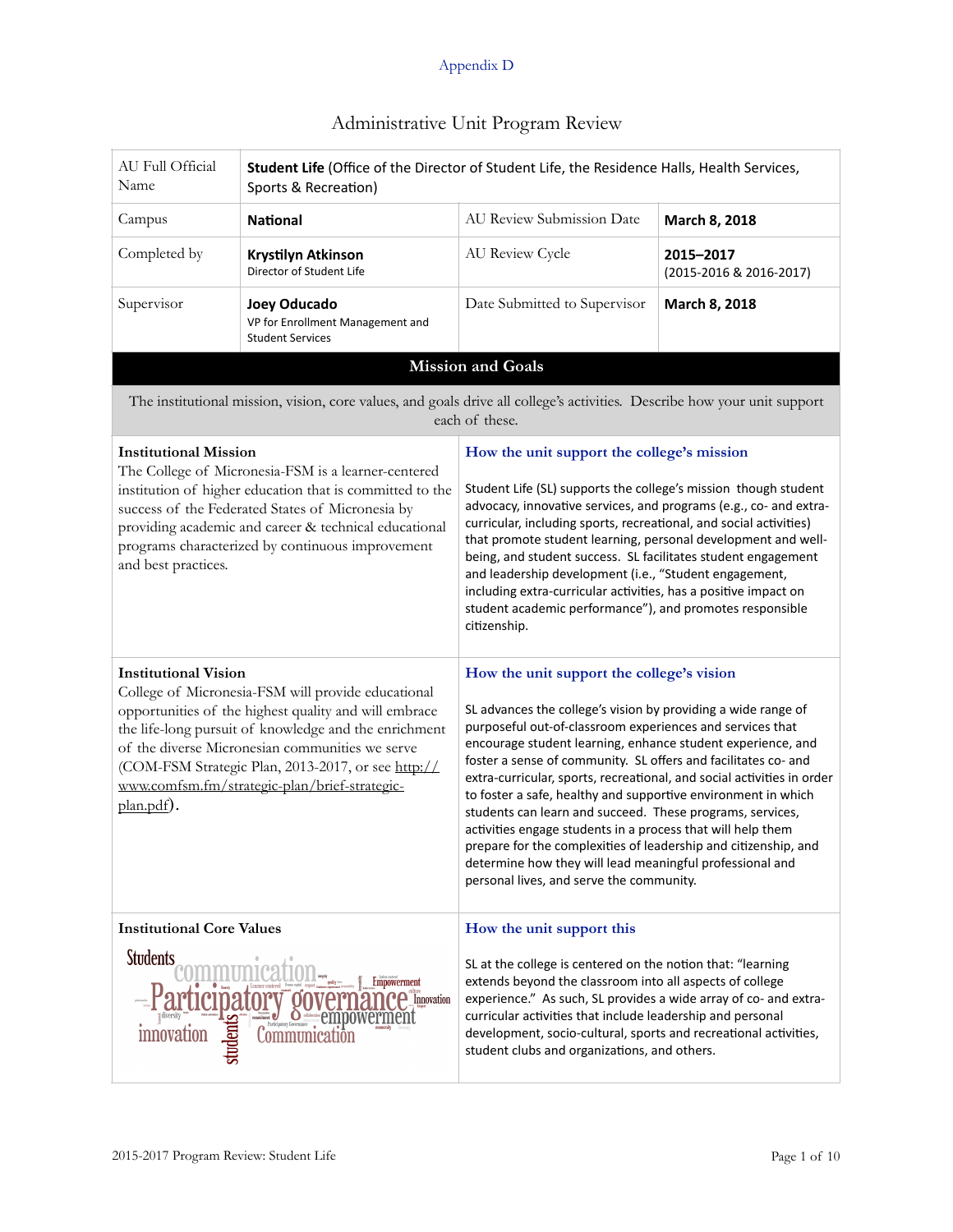| <b>Institutional Strategic Goals, 2013-2017</b>                                                                                                                                                                                                                                                                                                                                                                                          | How the unit support this                                                                                                                                                                                                                                                                                                                                                                                                                                                                                                                                                                                                                                                                                                                                                                                                                                                                                                                                                                                                                                                                                                                                                                                                                                                                                                                                                                                                                                                                                                                                                                                                                                                                                                                                                                                                                                                                                                                                                                            |  |
|------------------------------------------------------------------------------------------------------------------------------------------------------------------------------------------------------------------------------------------------------------------------------------------------------------------------------------------------------------------------------------------------------------------------------------------|------------------------------------------------------------------------------------------------------------------------------------------------------------------------------------------------------------------------------------------------------------------------------------------------------------------------------------------------------------------------------------------------------------------------------------------------------------------------------------------------------------------------------------------------------------------------------------------------------------------------------------------------------------------------------------------------------------------------------------------------------------------------------------------------------------------------------------------------------------------------------------------------------------------------------------------------------------------------------------------------------------------------------------------------------------------------------------------------------------------------------------------------------------------------------------------------------------------------------------------------------------------------------------------------------------------------------------------------------------------------------------------------------------------------------------------------------------------------------------------------------------------------------------------------------------------------------------------------------------------------------------------------------------------------------------------------------------------------------------------------------------------------------------------------------------------------------------------------------------------------------------------------------------------------------------------------------------------------------------------------------|--|
| Focus on student success<br>1.<br>Emphasize academic offerings in services to national<br>2.<br>needs<br>Be financially sound, fiscally responsible, and build<br>3.<br>resources in anticipation of future needs.<br>Invest in and build a strong capacity in human capital.<br>4.<br>Become a learning organization through development<br>5.<br>of a learning culture guided by learning leaders.<br>Evoke an image of quality.<br>6. | SL strives to provide opportunities for students to learn and<br>practice important life skills, such as but not limited to, self-<br>governance, independence, personal accountability, civic<br>responsibility, and respect for themselves and others. These<br>opportunities include, but by no means not limited to: co-<br>and extra-curricular activities that include leadership and<br>personal development, socio-cultural, sports and recreational<br>activities, student clubs and organizations, and others.                                                                                                                                                                                                                                                                                                                                                                                                                                                                                                                                                                                                                                                                                                                                                                                                                                                                                                                                                                                                                                                                                                                                                                                                                                                                                                                                                                                                                                                                             |  |
|                                                                                                                                                                                                                                                                                                                                                                                                                                          | AU Mission, Goals and Objectives                                                                                                                                                                                                                                                                                                                                                                                                                                                                                                                                                                                                                                                                                                                                                                                                                                                                                                                                                                                                                                                                                                                                                                                                                                                                                                                                                                                                                                                                                                                                                                                                                                                                                                                                                                                                                                                                                                                                                                     |  |
| <b>Mission Statement</b>                                                                                                                                                                                                                                                                                                                                                                                                                 | Goals                                                                                                                                                                                                                                                                                                                                                                                                                                                                                                                                                                                                                                                                                                                                                                                                                                                                                                                                                                                                                                                                                                                                                                                                                                                                                                                                                                                                                                                                                                                                                                                                                                                                                                                                                                                                                                                                                                                                                                                                |  |
| Student Life is committed to providing students with a safe and enjoyable learning<br>and living environment conducive to student success, socio-cultural development,<br>and professional and personal growth. Though campus collaboration, Student Life<br>promotes scholastic and leadership achievement, encourages respect for self and<br>others, and prepares students to explore their place in the larger community.            | Promote student success by providing<br>programs and services that support the<br>delivery of quality academics in a<br>mission-driven, learner-centered<br>environment.                                                                                                                                                                                                                                                                                                                                                                                                                                                                                                                                                                                                                                                                                                                                                                                                                                                                                                                                                                                                                                                                                                                                                                                                                                                                                                                                                                                                                                                                                                                                                                                                                                                                                                                                                                                                                             |  |
| <b>Office of the Director of Student Life</b><br>and student organizations at all campuses.<br>2.<br>related capacity building.<br>3.<br><b>Residence Halls</b><br>1.<br>organizations.<br>2.<br>residence halls.<br>3.<br>Objectives, 2015-2016 Cycle<br><b>Sports and Recreation</b><br>tournament.<br><b>Health Services</b><br>services.                                                                                             | 1. Design and implement a structured program which promotes student leadership<br>development and a good working relationship with the Student Body Association (SBA)<br>Identify strategic partnerships with internal and external entities who engaged in<br>To avail more services for students as such that they have good access to<br>transportation, food, convenience, fitness activities, medical care, laundry, student<br>centered and other necessary and desired services.<br>Residence hall students shall signify increased level of satisfaction about the services<br>provided including activities facilitated by the college's residence halls and student<br>Resident students shall demonstrate knowledge of, and compliance with the college's<br>policies on appropriate student conduct as well as rules and regulations of the<br>Residents will demonstrate responsible leadership by organizing a successful event that<br>their group's membership deems important and relevant to the residential community.<br>1. Students will exhibit the values of sportsmanship, teamwork and camaraderie and<br>demonstrate the basic knowledge in coaching, officiating and organizing a mini-<br>2. Organize and conduct co-curricular activities to enhance increase of participation from<br>the college community and outside stake holders.<br>3. Ensure services are provided on a daily basis and recreational facilities are adequate<br>and environmentally safe for the college community and all other stakeholders utilizing<br>the services at the FSM-China Friendship Sports Center, National Campus.<br>1. To support fostering student success, the Health Service will provide a variety of<br>effective primary and preventive health care services to the college community; as<br>such, students will continue to demonstrate increased awareness and knowledge of<br>positive self-care by seeking and utilizing services provided by the college's health |  |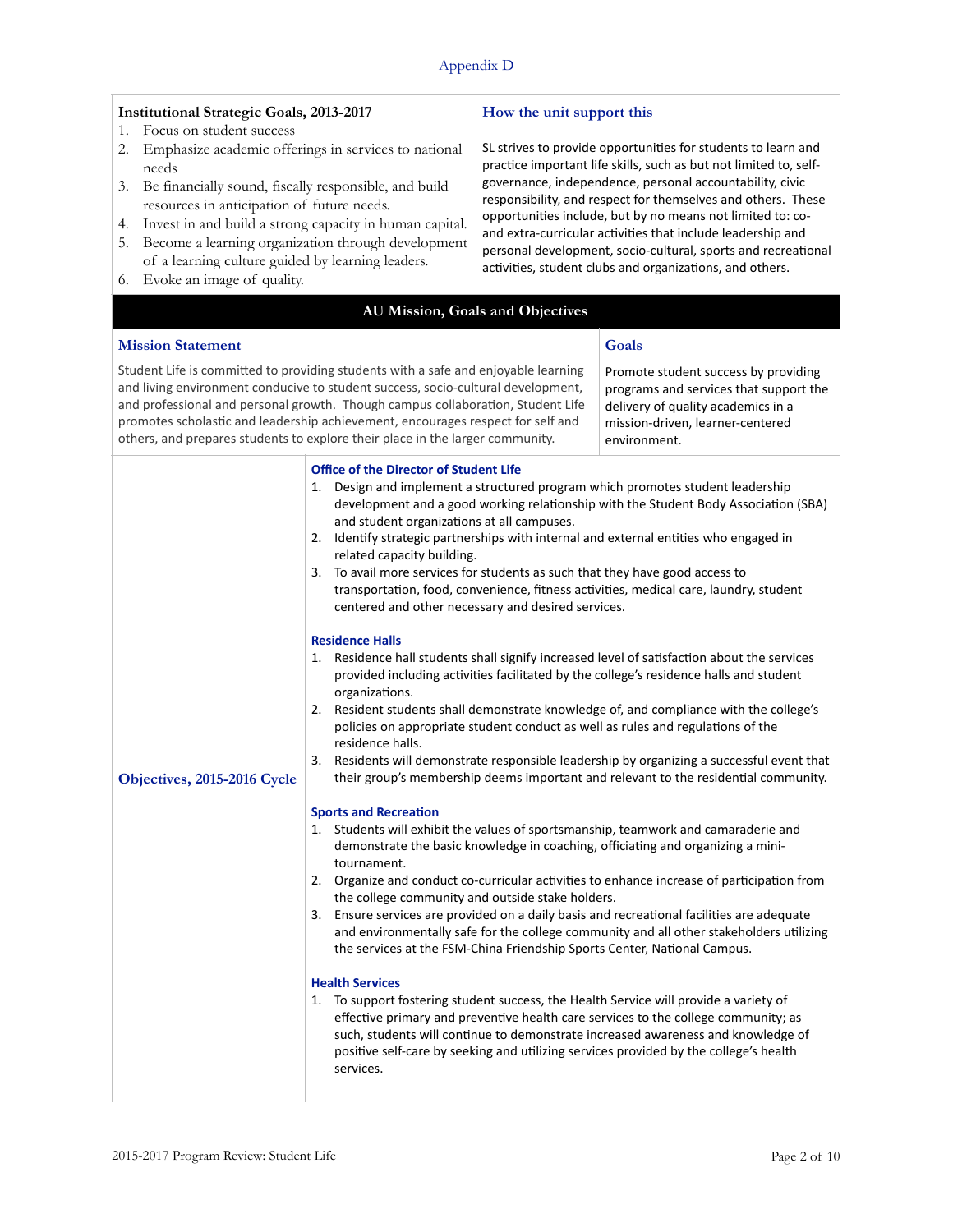|                             | 2. To support fostering student success, the Health Service will provide health education<br>awareness and well-being programs/activities to the college community; as such,<br>students will continue to demonstrate increased knowledge and awareness about<br>health issues and problems that affect their health.                                                                                                                                                                                                                                                                                                                                                                                                                                                                                                                                                                                                                                                                                                                                                                                                                                                                                                                                                                                                                                                                                                                                                                                                                                                                                                                                                                                                                                                                                                                                                                                                                                                                                                                                                                          |
|-----------------------------|------------------------------------------------------------------------------------------------------------------------------------------------------------------------------------------------------------------------------------------------------------------------------------------------------------------------------------------------------------------------------------------------------------------------------------------------------------------------------------------------------------------------------------------------------------------------------------------------------------------------------------------------------------------------------------------------------------------------------------------------------------------------------------------------------------------------------------------------------------------------------------------------------------------------------------------------------------------------------------------------------------------------------------------------------------------------------------------------------------------------------------------------------------------------------------------------------------------------------------------------------------------------------------------------------------------------------------------------------------------------------------------------------------------------------------------------------------------------------------------------------------------------------------------------------------------------------------------------------------------------------------------------------------------------------------------------------------------------------------------------------------------------------------------------------------------------------------------------------------------------------------------------------------------------------------------------------------------------------------------------------------------------------------------------------------------------------------------------|
| Objectives, 2016-2017 Cycle | <b>Office of the Director of Student Life</b><br>1. Student Life will design and implement an action plan in conjunction with the Student<br>Body Association and student club and organizations that promotes student leadership,<br>student engagement, and student success, and which fosters a positive and open<br>working relationship between the student body and administration.<br>2. Student Life will provide comprehensive academic, social, health-related, recreational<br>and residential services, activities and events that promote student engagement and<br>supplement student learning and success.<br>3. Student Life will identify strategic partnerships with internal and external entities to<br>provide further support to students in terms of academic, social, health-related,<br>recreational and residential services.<br>4. Student Life will work with the Student Body Association and student club organizations<br>to identify and address areas of student need, in terms of access to and quality of<br>transportation, food, fitness, health, learning resources, social supports, and any and all<br>student-centered services deemed necessary and important.<br><b>Residence Halls</b><br>Residential Life will provide comprehensive and unified academic, social, health;<br>1.<br>recreational and residential support services to meet the changing needs of the student<br>population.<br>2. Residence hall will continue to provide clean, safe, accessible and modern and include<br>amenities and furnishing that contribute student's success.<br>Residence Hall will play an essential role in effort towards development of active<br>3.<br>student leaders in order to serve the interest and needs of our diverse students<br>residents.<br>4. RH will play an essential role in helping students to grow/develop their social and<br>communication skills as evidenced by their ability to live and work collaboratively with<br>others, engage in respectful relationships and assume shared responsibility for the<br>common good. |
|                             | <b>Sports and Recreation</b><br>1. Students will exhibit the values of sportsmanship, teamwork and camaraderie and<br>demonstrate the basic knowledge in coaching, officiating and organizing a mini-<br>tournament.<br>2. Organize and conduct sports competitions and other recreation activities to enhance<br>participation from the college community and the local communities around the island.<br>3. Ensure services are provided on a daily basis and recreational facilities are adequate<br>and environmentally safe for the college community and all other steak holders utilizing<br>the services at the FSM-China Friendship Sports Center, National Campus.<br><b>Health Services</b><br>The Health Service will continue to provide a variety of basic effective primary and<br>1.<br>preventive health care services to the college community; as such, students will<br>continue to demonstrate increased awareness and knowledge of positive self-care by<br>seeking and utilizing services provided by the college's health services clinic.<br>The Health Service will continue to provide and facilitate health education awareness<br>2.<br>and well-being outreach programs/activities to the college community; as such students<br>will continue to demonstrate increased awareness and knowledge about current health<br>issues and the role of healthy lifestyle choices in improving and preserving their health.                                                                                                                                                                                                                                                                                                                                                                                                                                                                                                                                                                                                                                               |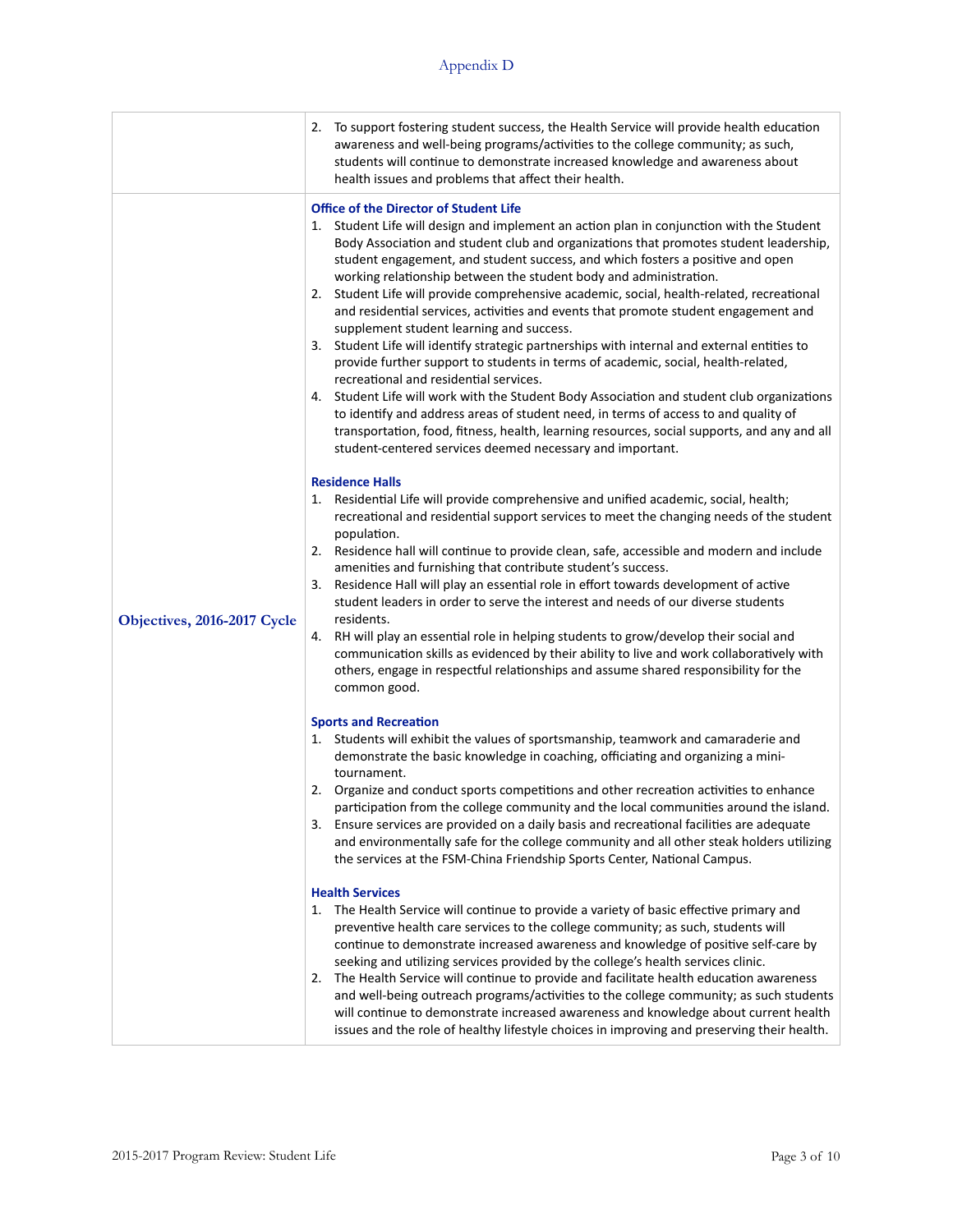|  | 2. The Health Service will continue to provide quality family planning and reproductive<br>health services; as such, students will demonstrate increased knowledge and<br>awareness about their sexual and reproductive health needs by making informed,<br>healthy, and appropriate decisions that impact positively on their sexual and<br>reproductive lives. |
|--|------------------------------------------------------------------------------------------------------------------------------------------------------------------------------------------------------------------------------------------------------------------------------------------------------------------------------------------------------------------|
|--|------------------------------------------------------------------------------------------------------------------------------------------------------------------------------------------------------------------------------------------------------------------------------------------------------------------------------------------------------------------|

### **Note**

This is the second program review that Student Life had conducted to evaluate to evaluate its programs and services in order to continuously enhance their quality and currency. This program review covers all units under Student Life, e.g., Office of the Director of Student Life, Residence Halls, Sports and Recreation, and Health Services. Then, each of the unit under Student Life conducted its own program review, as follows:

Office of the Director of Student Life (2014 April 25). 2012-2014 Program Review. Retrieved March 5, 2018, from http:// wiki.comfsm.fm/@api/deki/files/4278/=FY2012\_14\_SSNCDSL\_PR.pdf.

Residence Halls (2014 April 25). 2012-2014 Program Review. Retrieved March 5, 2018, from http://wiki.comfsm.fm/@api/ deki/files/4282/=FY2012\_14\_SSNCRH\_PR.pdf.

Sports and Recreation (2014 April 25). 2012-2014 Program Review. Retrieved March 5, 2018, from http://wiki.comfsm.fm/ @api/deki/files/4328/=FY2010\_14\_SSNCSR\_PR.pdf.

Health Services (2014 April 25). 2011-2014 Program Review. Retrieved March 5, 2018, from http://wiki.comfsm.fm/@api/ deki/files/4284/=FY2012\_14\_SSNCHS\_PR.pdf.

|                                                                |                                                                                                                                                                                                                                                                                                                                                                                                                                                                                                                                                                                                                                                                                                                                                                                                                                                                                                                                                                                                     | AU Description, Data, and Trends Analysis |                      |              |  |
|----------------------------------------------------------------|-----------------------------------------------------------------------------------------------------------------------------------------------------------------------------------------------------------------------------------------------------------------------------------------------------------------------------------------------------------------------------------------------------------------------------------------------------------------------------------------------------------------------------------------------------------------------------------------------------------------------------------------------------------------------------------------------------------------------------------------------------------------------------------------------------------------------------------------------------------------------------------------------------------------------------------------------------------------------------------------------------|-------------------------------------------|----------------------|--------------|--|
| Describe the purpose,<br>components, and staffing of<br>the AU | The college's Student Life (SL) provides opportunities for students to learn and practice<br>important life skills such as self-governance, independence, personal accountability, civic<br>responsibility, and respect for themselves and others. All of these opportunities, i.e., co-<br>and extra-curricular on campus and off campus activities geared at supporting students to<br>learn and practice important life skills such as self-governance, independence, personal<br>accountability, civic responsibility, and respect for themselves and others.<br>The division is composed of the following units: (a) Student Life (student activities and<br>development, including the Student Body Association and registered clubs); (b) Residence<br>Halls; (c) Sports and Recreation; and (d) Health Services.<br>The SL is also responsible for coordinating, scheduling, and facilitating on-campus forum<br>lectures, then a function under the former Chief of Staff for the college. |                                           |                      |              |  |
| Current Staffing. Complete the table below.                    |                                                                                                                                                                                                                                                                                                                                                                                                                                                                                                                                                                                                                                                                                                                                                                                                                                                                                                                                                                                                     |                                           |                      |              |  |
| List each position by<br>classification                        | Percent of<br>employment                                                                                                                                                                                                                                                                                                                                                                                                                                                                                                                                                                                                                                                                                                                                                                                                                                                                                                                                                                            | Months per year of<br>employment          | Source of funding    | <b>FTE</b>   |  |
| Director of Student Life                                       | 100%                                                                                                                                                                                                                                                                                                                                                                                                                                                                                                                                                                                                                                                                                                                                                                                                                                                                                                                                                                                                | 12 months                                 | <b>Annual Budget</b> | $\mathbf{1}$ |  |
| Coordinator, Residence Halls                                   | 100%                                                                                                                                                                                                                                                                                                                                                                                                                                                                                                                                                                                                                                                                                                                                                                                                                                                                                                                                                                                                | 12 months                                 | <b>Annual Budget</b> | $\mathbf{1}$ |  |
| Coordinator, Sports and Recreation                             | 100%                                                                                                                                                                                                                                                                                                                                                                                                                                                                                                                                                                                                                                                                                                                                                                                                                                                                                                                                                                                                | 12 months                                 | <b>Annual Budget</b> | $\mathbf{1}$ |  |
| <b>Campus Nurse</b>                                            | 100%                                                                                                                                                                                                                                                                                                                                                                                                                                                                                                                                                                                                                                                                                                                                                                                                                                                                                                                                                                                                | 12 months                                 | Annual Budget        | $\mathbf{1}$ |  |
| <b>Student Services Assistants,</b><br><b>Residence Halls</b>  | 100%                                                                                                                                                                                                                                                                                                                                                                                                                                                                                                                                                                                                                                                                                                                                                                                                                                                                                                                                                                                                | 12 months                                 | Annual Budget        | 8            |  |
| Utility Workers, Sports and<br>Recreation                      | 100%                                                                                                                                                                                                                                                                                                                                                                                                                                                                                                                                                                                                                                                                                                                                                                                                                                                                                                                                                                                                | 12 months                                 | <b>Annual Budget</b> | 3            |  |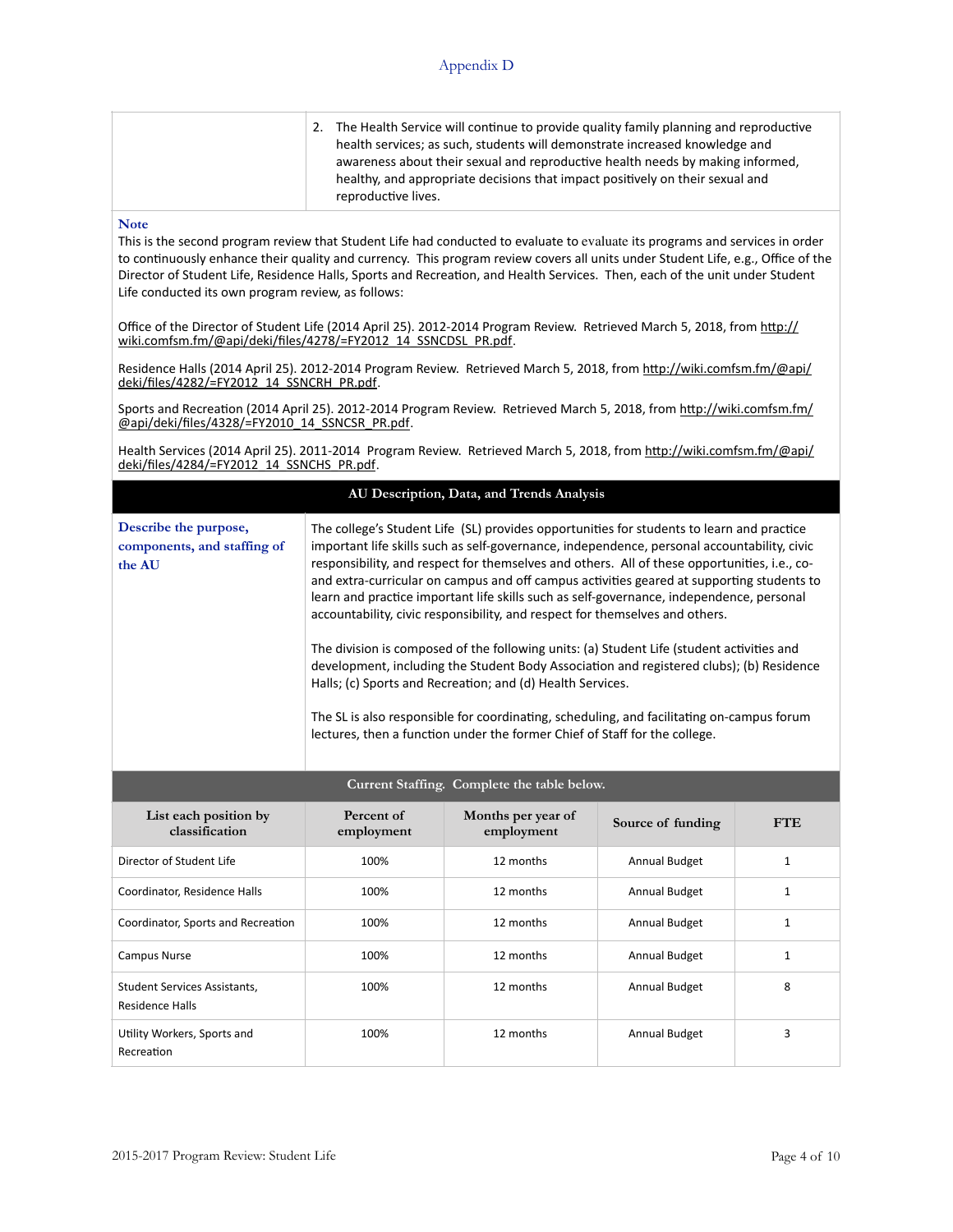| Other Resources. Complete the table below.                                                           |                                                                                     |                   |              |                       |  |
|------------------------------------------------------------------------------------------------------|-------------------------------------------------------------------------------------|-------------------|--------------|-----------------------|--|
| List each position by<br>classification                                                              | Services provided                                                                   | Number of hours   | Overall cost | Sources of<br>funding |  |
| <b>Student Activities Specialist</b>                                                                 | Coordinates on and off<br>campus student<br>activities, including<br>forum lectures | 40 hours per week | \$14,560.00  | <b>Annual Budget</b>  |  |
| <b>Student Services Assistant</b>                                                                    | Residence hall advisor,<br>Residence Hall for male<br>students                      | 40 hours per week | \$5,200.00   | Annual Budget         |  |
| Utilize the data provided in the above table of the appropriateness of the staffing levels of the AU |                                                                                     |                   |              |                       |  |

#### **Office of the Director of Student Life**

The Director of Student Life oversees the division of Student Life (SL), as described in the preceding section of this program review, including student programs and activities at the State Campuses and the FSM Fisheries and Maritime Institute (FSM FMI) in coordination with the Student Services Coordinators.

The college's Enrollment Management/Campus Standards Key Indicators as adopted in February 14, 2006, provides quite unclear benchmark as basis for determining the adequacy or inadequacy of the office's current staffing level. Nonetheless, the closest information that can be referenced is the recommended ratio of one Full-Time Equivalent (FTE) student life specialist for every 200 FTE students. However, what constitutes a "student life specialist" is categorically unclear. Given the Director of Student Life qualifies as a student life specialist - then the ratio: 1:929 FTE students (fall 2017 enrollment data), just for National Campus only. As mentioned, the Director of Student Life has collegewide oversight of all student programs and activities. Therefore, the Office of the Director of Student Life has an inadequate staffing level.

To address this gap, the Office of the Director of Student Life had contracted a student activities specialist (on-special contract) to assist in the coordination of on- and off-campus student activities and development, the Student Body Association (SBA), registered student clubs or organizations, and forum lectures.

#### **Residence Halls**

In order to provide 24 hours per day, seven days per week, 365 days per year residential services, with three shifts per day (8:00 AM to 4:00 PM, 4:00 PM to 12:00 Midnight, and 12:00 Midnight to 8:00 AM), the recommended staffing level for the college's Residence Halls is: (a) a coordinator for the Residence Halls; (b) five full-time female student services assistants (Residence Hall for female students), and (c) five fulltime male student services assistant (Residence Hall for male students). The Residence Halls have adequate staffing level.

#### **Sports and Recreation**

The recommended staffing level for the college's Residence Halls is: (a) a coordinator; and (b) four utility workers. Currently, the unit has only three full-time utility workers. The unit has an inadequate staffing level.

#### **Health Services**

Currently, the National Campus has only one full-time campus nurse. The college's Enrollment Management/ Campus Standards Key Indicators (February 14, 2006) provides a recommended ratio of 1 FTE campus nurse for 1,400 students. Given this full-time nurse to FTE student ratio, the unit has adequate staffing level.

However, it is interesting to note that the National Association of School Nurses (NASN) recommends a 1:144 ratio for schools that require daily professional school nursing services, and 1:125 in schools with complex health care needs\*. Additionally, a ratio of one nurse for every 750 students is a goal written in Healthy People 2010 from the US Department of Health and Human Services. NASN recommends one school nurse to no more than 225 students when students with special health needs are mainstreamed with other students\*\*.Taking the Fall 2016 and fall 2017 enrolled FTE students at the college's National Campus in Palikir, ratios of 1:918 FTE students during fall 2016, and 1:929 FTE students in fall 2016 semester. The college's recommended ratio, FTE nurse to FTE students, as adopted in 2006 and is still in effect, is significantly higher than what is recommended by the nationally recognized organization of school nurses and the US Department of Health and Human Services.

If referenced to this recommendation (nurse to student ratio) by recognized organizations of school nurses and the US Department of Health and Human Services, the unit has an inadequate staffing level. The nurse to FTE student ratio is remarkably high with reference to the recommendation by the National Association of School Nurses and the federal standards.

\*hYp://[usatoday30.usatoday.com/news/health/2009-08-10-school-nurses\\_N.htm](http://usatoday30.usatoday.com/news/health/2009-08-10-school-nurses_N.htm) \*\*http://www.nationalguidelines.org/guideline.cfm?guideNum=4-03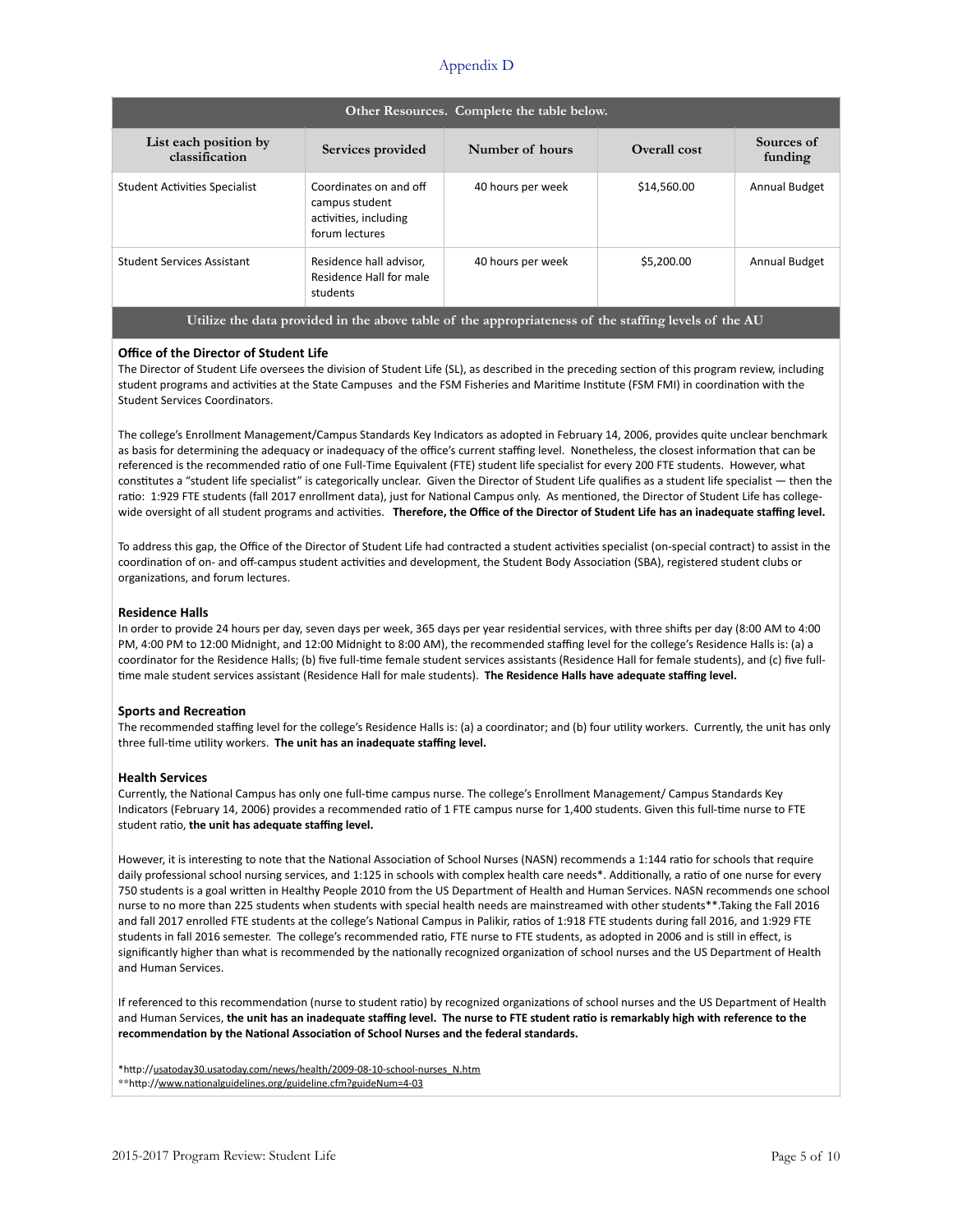### **How does the AU serve the population of the college?**

As mentioned in the preceding section of this program review, the college's Student Life (SL) provides opportunities for students to learn and practice important life skills such as self-governance, independence, personal accountability, civic responsibility, and respect for themselves and others. All of these opportunities, i.e., co- and extra-curricular on campus and off campus activities geared at supporting students to learn and practice important life skills such as self-governance, independence, personal accountability, civic responsibility, and respect for themselves and others.

The division is composed of the following units: (a) Student Life (student activities and development, including the Student Body Association and registered clubs); (b) Residence Halls; (c) Sports and Recreation; and (d) Health Services. The SL is also responsible for coordinating, scheduling, and facilitating on-campus forum lectures, then a function under the former Chief of Staff for the college.

### **Since the previous AU program review, what significant changes have occurred that impact the services of the AU?**

The Director of Student Life's role and functions have been expanded giving her college-wide oversight of all student activities and development.

| What methods are used to<br>evaluate AU's effectiveness to<br>the population that interacts<br>with it? | What do the results of the above methods of<br>evaluation indicate about the effectiveness of<br>the AUP                                                                                                                                                                                                                                                                                                         | How have the results of the analysis<br>been used to make improvements to<br>the services provided by the AU?                                                                                                                                                                                                                                                                                                          |
|---------------------------------------------------------------------------------------------------------|------------------------------------------------------------------------------------------------------------------------------------------------------------------------------------------------------------------------------------------------------------------------------------------------------------------------------------------------------------------------------------------------------------------|------------------------------------------------------------------------------------------------------------------------------------------------------------------------------------------------------------------------------------------------------------------------------------------------------------------------------------------------------------------------------------------------------------------------|
| Annual Assessment                                                                                       | See AU's 2015-2016 Annual Assessment Report<br>(Results and Improvement Plan Sections), http://<br>wiki.comfsm.fm/@api/deki/files/5312/<br>=2015-2016 EMSSNCSL Annual Assessment Report<br>TracDat.pdf<br>See AU's 2016-2017 Annual Assessment Report<br>(Results and Improvement Plan Sections), http://<br>wiki.comfsm.fm/@api/deki/files/5313/<br>=2016-2017 EMSSNCSL Annual Assessment Report<br>TracDat.pdf | See AU's 2015-2016 Annual Assessment<br>Report (Results and Improvement Plan<br>Sections), http://wiki.comfsm.fm/@api/deki/<br>files/5312/<br>=2015-2016 EMSSNCSL Annual Assessment<br>Report TracDat.pdf<br>See AU's 2016-2017 Annual Assessment<br>Report (Results and Improvement Plan<br>Sections), http://wiki.comfsm.fm/@api/deki/<br>files/5313/<br>=2016-2017 EMSSNCSL Annual Assessment<br>Report TracDat.pdf |

**Provide any other data that are relevant to this AU's program review**

See preceding section

|                                                                                  | Strength, Weaknesses, Opportunities, Challenges (SWOC) Analysis                                                                                                                                                                                                                                                                                                                                                                                                                                                                                                                                                                                                                                                                                                                                                                           |
|----------------------------------------------------------------------------------|-------------------------------------------------------------------------------------------------------------------------------------------------------------------------------------------------------------------------------------------------------------------------------------------------------------------------------------------------------------------------------------------------------------------------------------------------------------------------------------------------------------------------------------------------------------------------------------------------------------------------------------------------------------------------------------------------------------------------------------------------------------------------------------------------------------------------------------------|
| Based on analysis in the<br>preceding sections, what are the<br>AU's Strengths?  | 1. A Student Center, i.e., a centralized location providing students the space and venue.<br>Committed, qualified, and adequately trained staff<br>2.<br>Collaborative efforts to provide quality student support services and programs among staff or units<br>3.<br>within the EMSS department, including coordination with units from other departments, e.g.,<br>instructional affairs, administrative services, etc.<br>Diverse student organizations<br>4.<br>5. Co- and extra-curricular on- and off campus activities, fostering or promoting student engagements<br>or involvements.<br>24 hours per day, seven days per week, 365 days per year residential services, with three shifts per<br>6.<br>day (8:00 AM to 4:00 PM, 4:00 PM to 12:00 Midnight, and 12:00 Midnight to 8:00 AM).<br>Diverse programs and services<br>7. |
| Based on analysis in the<br>preceding sections, what are the<br>AU's Weaknesses? | Inadequate staffing level (see Office of the Director of Student Life, and Health Services)<br>1.<br>The need to better collect and analyses data for measuring effectiveness of AU's units, their<br>2.<br>programs and services<br>Absence of an electronic database, e.g., Residence Halls and Health Services<br>3.<br>Lack of or limited access to staff development fund or resources.<br>4.<br>Limited budget on staff travel or site visits allowing on-site coordination, oversight, and support of<br>5.<br>student programs and activities at the State Campuses, including FSM FMI.                                                                                                                                                                                                                                           |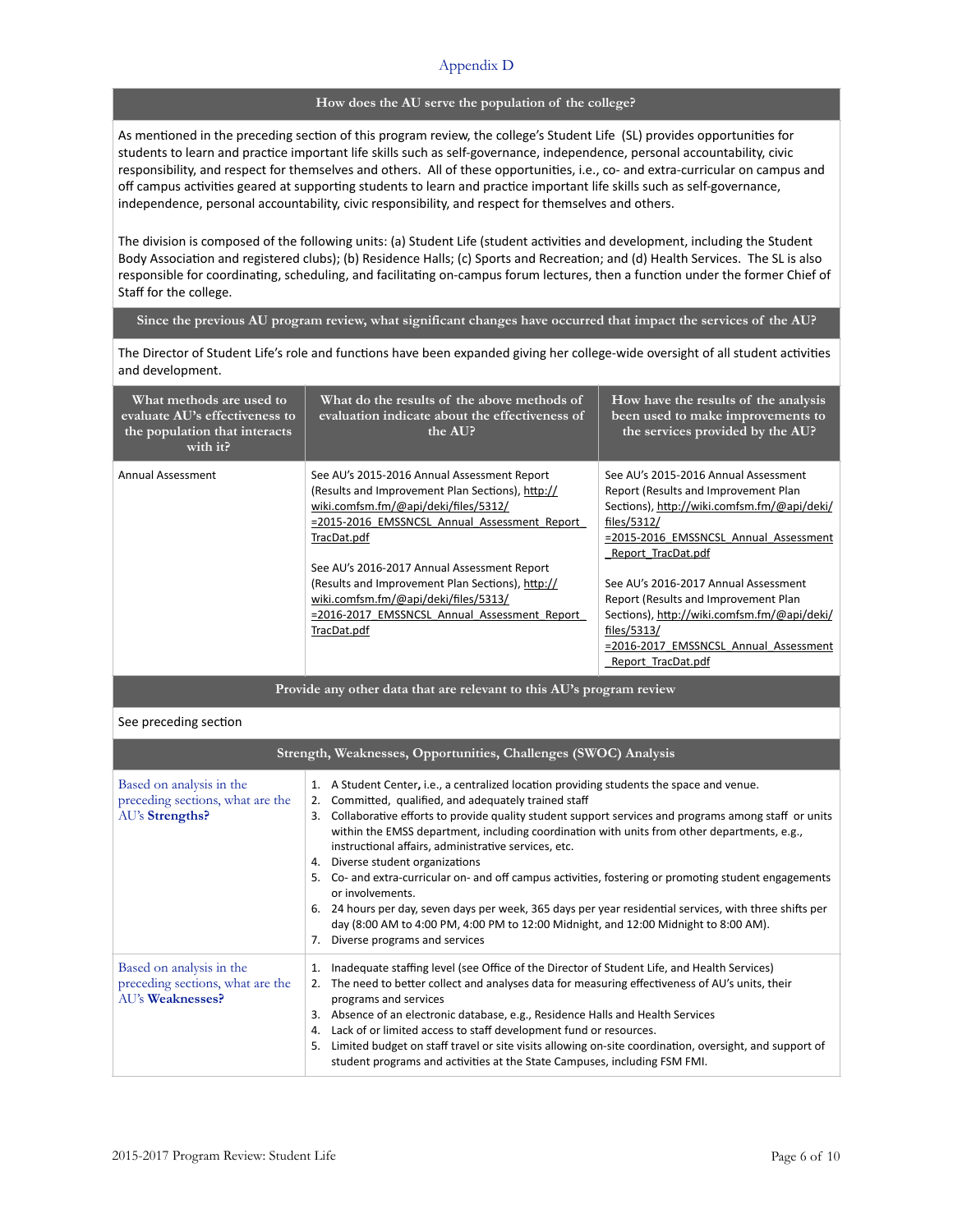| Based on analysis in the                                                                     | Improve coordination among SBAs, college-wide                                                                                                                                                                                                                                                                                                           |
|----------------------------------------------------------------------------------------------|---------------------------------------------------------------------------------------------------------------------------------------------------------------------------------------------------------------------------------------------------------------------------------------------------------------------------------------------------------|
| preceding sections, what are the                                                             | 1.                                                                                                                                                                                                                                                                                                                                                      |
| <b>opportunities</b> existing for the                                                        | Access to online opportunities and information technology allowing improved coordination and/or                                                                                                                                                                                                                                                         |
| AU?                                                                                          | communication among EMSS units, college-wide                                                                                                                                                                                                                                                                                                            |
| Based on analysis in the<br>preceding sections, what are the<br>challenges exist for the AU? | Lack of or limited access to staff development fund or resources.<br>Limited budget on staff travel or site visits allowing on-site coordination, oversight, and support of<br>student programs and activities at the State Campuses, including FSM FMI.<br>Inadequate staffing level (see Office of the Director of Student Life, and Health Services) |

### **Evaluation of the Process used by AU**

### **Describe any on-going systematic method used to evaluate the efficacy of processes by the AU**

Student Life conducts annual assessment of its programs and services. In a longer term, it is required to conduct a more comprehensive review every two year of its programs and services (biennial program review). It then uses the results of its annual assessments for yearly budget allocation and reallocation. While this is the first program review conducted about the office's programs and services, the results will be used as critical points for the college's non-academic program prioritization that will inform the development of a five-year strategic plan. Additionally, to ensure compliance with ACJCC/WASC Standards. 

Currently all activities are based on assessment plans and are linked to the ACJCC/WASC Standards, the college's Strategic Directions, Educational Master Plan's goals and objectives, and allocation of funds are based on performance based and unit program activities.

**Provide examples of how this AU program review has led to continuous quality improvement**

- 1. The Director of Student Life's functions and responsibilities have been expanded giving her college-wide oversight of student activities and development.
- 2. A student activities specialist has been contracted (on-special contract) to assist the Office of the Director of Student Life coordinating student on- and off-campus activities, including liaising with the Student Body Association, registered student clubs and organizations, and organizing forum lectures. This is to address the recognized gap or inadequate staffing level.
- 3. Develop and introduced calendars of student activities for each month of year, and have them posted prior to the beginning of each month, i.e., allowing enhanced coordination of on- and off-campus student activities.
- 4. SBA college-wide meetings, SBA and SBO retreats, increased student engagements in on- and off-campus activities, including student clubs and organizations.
- 5. Establishment of a Student Union or Center at the National Campus.
- 6. Increased collaboration among EMSS units, college-wide.

### List AU's Service Area Outcomes by completing the expandable table below

| Service Area Outcomes                                                                                                |                   | Date Assessment<br>Completed                                                                                | Date(s) Data<br>Analyzed | Date(s) Data Used for<br>Improvement | Number of Cycle<br>Completed |
|----------------------------------------------------------------------------------------------------------------------|-------------------|-------------------------------------------------------------------------------------------------------------|--------------------------|--------------------------------------|------------------------------|
| 2015-2016 EMSS Student Life Assessment<br>(Student Life, Residence Halls, Health Services, Sports and<br>Recreation) |                   | See http://wiki.comfsm.fm/@api/deki/files/5312/<br>=2015-2016 EMSSNCSL Annual Assessment Report TracDat.pdf |                          |                                      |                              |
| 2016-2017 EMSS Student Life Assessment<br>(Student Life, Residence Halls, Health Services, Sports and<br>Recreation) |                   | See http://wiki.comfsm.fm/@api/deki/files/5313/<br>=2016-2017 EMSSNCSL Annual Assessment Report TracDat.pdf |                          |                                      |                              |
| AU Assessments. Complete the table below                                                                             |                   |                                                                                                             |                          |                                      |                              |
| Outcome Number                                                                                                       | Intended Outcomes | Means of Assessment                                                                                         | Criteria of Success      | Summary of Data<br>Collected         | Use of Results               |
| 2015-2016 FMSS Student Life Assessment<br>(Student Life, Residence Halls, Health Services, Sports and<br>Recreation) |                   | See http://wiki.comfsm.fm/@api/deki/files/5312/<br>=2015-2016 EMSSNCSL Annual Assessment Report TracDat.pdf |                          |                                      |                              |
| 2016-2017 EMSS Student Life Assessment<br>(Student Life, Residence Halls, Health Services, Sports and<br>Recreation) |                   | See http://wiki.comfsm.fm/@api/deki/files/5313/<br>=2016-2017 EMSSNCSL Annual Assessment Report TracDat.pdf |                          |                                      |                              |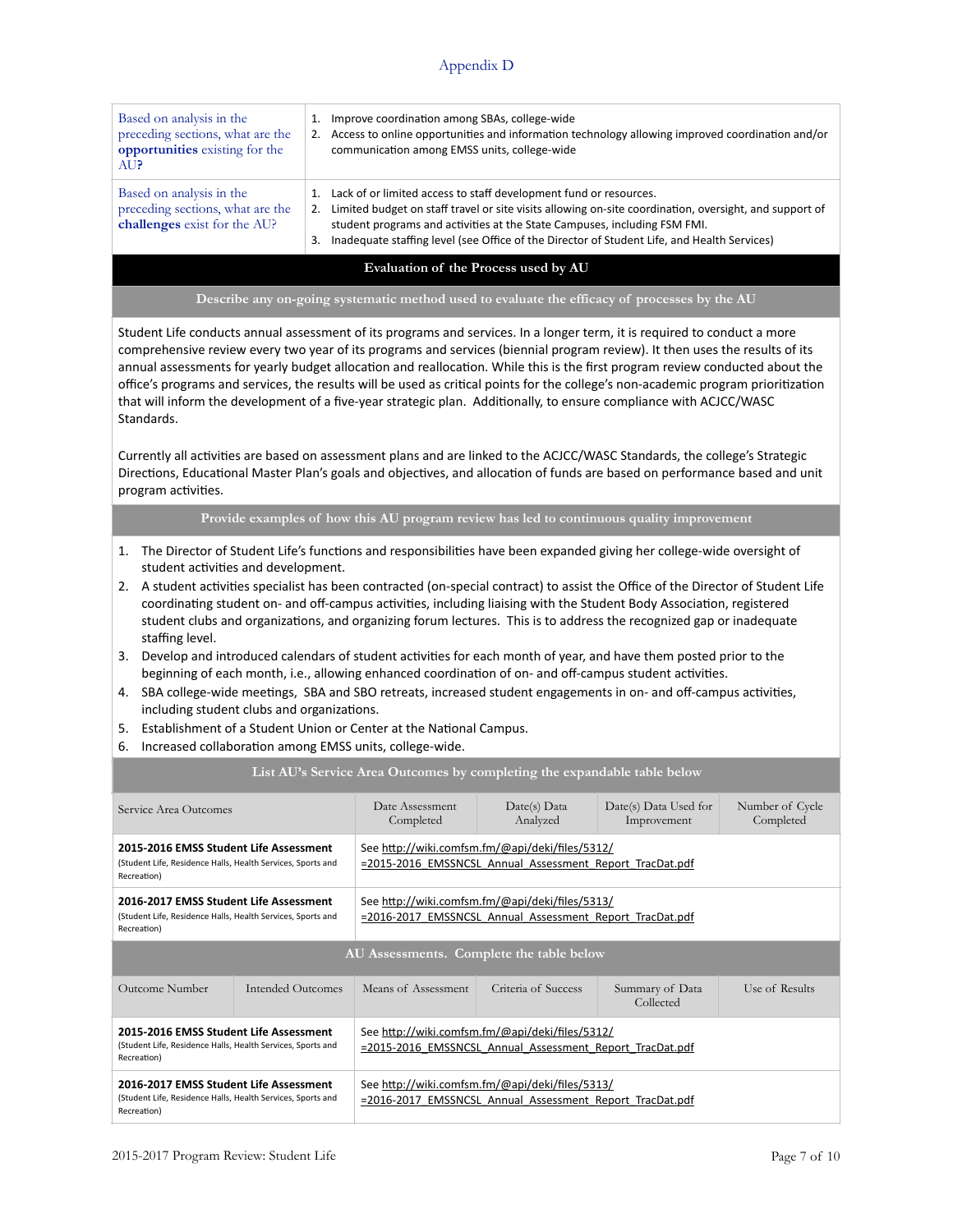| How has AU's assessment of service outcomes led to improvement in the services to patrons |  |  |
|-------------------------------------------------------------------------------------------|--|--|
|                                                                                           |  |  |
|                                                                                           |  |  |
|                                                                                           |  |  |

See 2015-2016 EMSS Student Life Assessment (Student Life, Residence Halls, Health Services, Sports and Recreation), http://wiki.comfsm.fm/ @api/deki/files/5312/=2015-2016\_EMSSNCSL\_Annual\_Assessment\_Report\_TracDat.pdf

See 2016-2017 EMSS Student Life Assessment (Student Life, Residence Halls, Health Services, Sports and Recreation), http://wiki.comfsm.fm/ @api/deki/files/5313/=2016-2017\_EMSSNCSL\_Annual\_Assessment\_Report\_TracDat.pdf

**What challenges remain to make AU more effective?**

See prior section on AU's weaknesses and challenges.

**Institutional Goals Area Service Outcomes Linkages**

See prior section on how AU supports the college's Institutional Goals

| Evaluation of Progress toward previous goals                                                                                                                                                                        |                                                                                                                                                                                                                                                                                                                                                                                                                                                                                                                                                                                                                                                                                                                                                                                                                                                                                                                                                                                                                                                                                                                                                                                                                                                                                                                                                                                                                                                                                                                                                  |                      |  |  |
|---------------------------------------------------------------------------------------------------------------------------------------------------------------------------------------------------------------------|--------------------------------------------------------------------------------------------------------------------------------------------------------------------------------------------------------------------------------------------------------------------------------------------------------------------------------------------------------------------------------------------------------------------------------------------------------------------------------------------------------------------------------------------------------------------------------------------------------------------------------------------------------------------------------------------------------------------------------------------------------------------------------------------------------------------------------------------------------------------------------------------------------------------------------------------------------------------------------------------------------------------------------------------------------------------------------------------------------------------------------------------------------------------------------------------------------------------------------------------------------------------------------------------------------------------------------------------------------------------------------------------------------------------------------------------------------------------------------------------------------------------------------------------------|----------------------|--|--|
| List the goals from AU's previous program review                                                                                                                                                                    |                                                                                                                                                                                                                                                                                                                                                                                                                                                                                                                                                                                                                                                                                                                                                                                                                                                                                                                                                                                                                                                                                                                                                                                                                                                                                                                                                                                                                                                                                                                                                  |                      |  |  |
| Goals from previous program review                                                                                                                                                                                  | Level of Success Achieved                                                                                                                                                                                                                                                                                                                                                                                                                                                                                                                                                                                                                                                                                                                                                                                                                                                                                                                                                                                                                                                                                                                                                                                                                                                                                                                                                                                                                                                                                                                        |                      |  |  |
| To promote student development and<br>leadership                                                                                                                                                                    | Student Life organized a retreat in October 2016 for Student Body Association (SBA) and<br>Student Body Organization (SBO) officers. One of the outcomes of this retreat was the<br>creation of a student calendar of activities for the 2016-2017 school year that reflected the<br>needs and interests of the student body.<br>Multiple meetings and workshops were held throughout the school year, which promoted<br>student engagement and developed students' leadership skills. For examples, fall 2016, a<br>total of seven events were held; spring 2017, three events; and one leadership activity during<br>the summer of 2017.<br>Calendars of student activities for each month of the year are posted prior to the beginning<br>of each month, effective spring and summer 2017. Student Life collaborated with other units<br>of EMSS department in facilitating orientation and similar types of sessions for students.<br>These sessions aimed at providing students awareness on the availability of student support<br>programs and services, including other areas, e.g., Title IX, etc.<br>Sports and recreation, including the residence halls and health services continue to facilitate<br>on campus activities for students.<br>Other details and additional informations, please see<br>See 2015-2016 EMSS Student Life Assessment (Student Life, Residence Halls, Health Services,<br>Sports and Recreation), http://wiki.comfsm.fm/@api/deki/files/5312/<br>=2015-2016 EMSSNCSL Annual Assessment Report TracDat.pdf |                      |  |  |
| To promote student awareness on the<br>availability of student support programs<br>including co- and extra-curricular activities                                                                                    |                                                                                                                                                                                                                                                                                                                                                                                                                                                                                                                                                                                                                                                                                                                                                                                                                                                                                                                                                                                                                                                                                                                                                                                                                                                                                                                                                                                                                                                                                                                                                  |                      |  |  |
| To promote and strengthen student<br>engagement                                                                                                                                                                     |                                                                                                                                                                                                                                                                                                                                                                                                                                                                                                                                                                                                                                                                                                                                                                                                                                                                                                                                                                                                                                                                                                                                                                                                                                                                                                                                                                                                                                                                                                                                                  |                      |  |  |
| To enhance campus life experience by<br>providing support programs and services                                                                                                                                     |                                                                                                                                                                                                                                                                                                                                                                                                                                                                                                                                                                                                                                                                                                                                                                                                                                                                                                                                                                                                                                                                                                                                                                                                                                                                                                                                                                                                                                                                                                                                                  |                      |  |  |
|                                                                                                                                                                                                                     |                                                                                                                                                                                                                                                                                                                                                                                                                                                                                                                                                                                                                                                                                                                                                                                                                                                                                                                                                                                                                                                                                                                                                                                                                                                                                                                                                                                                                                                                                                                                                  |                      |  |  |
|                                                                                                                                                                                                                     |                                                                                                                                                                                                                                                                                                                                                                                                                                                                                                                                                                                                                                                                                                                                                                                                                                                                                                                                                                                                                                                                                                                                                                                                                                                                                                                                                                                                                                                                                                                                                  |                      |  |  |
|                                                                                                                                                                                                                     |                                                                                                                                                                                                                                                                                                                                                                                                                                                                                                                                                                                                                                                                                                                                                                                                                                                                                                                                                                                                                                                                                                                                                                                                                                                                                                                                                                                                                                                                                                                                                  |                      |  |  |
|                                                                                                                                                                                                                     | See 2016-2017 EMSS Student Life Assessment (Student Life, Residence Halls, Health Services,<br>Sports and Recreation), http://wiki.comfsm.fm/@api/deki/files/5313/<br>=2016-2017 EMSSNCSL Annual Assessment Report TracDat.pdf                                                                                                                                                                                                                                                                                                                                                                                                                                                                                                                                                                                                                                                                                                                                                                                                                                                                                                                                                                                                                                                                                                                                                                                                                                                                                                                   |                      |  |  |
| In case where resources were allocated toward goals, evaluate the efficacy of that spendings                                                                                                                        |                                                                                                                                                                                                                                                                                                                                                                                                                                                                                                                                                                                                                                                                                                                                                                                                                                                                                                                                                                                                                                                                                                                                                                                                                                                                                                                                                                                                                                                                                                                                                  |                      |  |  |
| Goals from previous program review                                                                                                                                                                                  | <b>Resources allocated</b>                                                                                                                                                                                                                                                                                                                                                                                                                                                                                                                                                                                                                                                                                                                                                                                                                                                                                                                                                                                                                                                                                                                                                                                                                                                                                                                                                                                                                                                                                                                       | Efficacy of spending |  |  |
|                                                                                                                                                                                                                     |                                                                                                                                                                                                                                                                                                                                                                                                                                                                                                                                                                                                                                                                                                                                                                                                                                                                                                                                                                                                                                                                                                                                                                                                                                                                                                                                                                                                                                                                                                                                                  |                      |  |  |
| Short-Term and Long-Term Goals                                                                                                                                                                                      |                                                                                                                                                                                                                                                                                                                                                                                                                                                                                                                                                                                                                                                                                                                                                                                                                                                                                                                                                                                                                                                                                                                                                                                                                                                                                                                                                                                                                                                                                                                                                  |                      |  |  |
| Using the table below, list the short-term and long-term goals for the AU. These goals should follow logically from the information provided in the<br>program review. Use separate table for each additional goal. |                                                                                                                                                                                                                                                                                                                                                                                                                                                                                                                                                                                                                                                                                                                                                                                                                                                                                                                                                                                                                                                                                                                                                                                                                                                                                                                                                                                                                                                                                                                                                  |                      |  |  |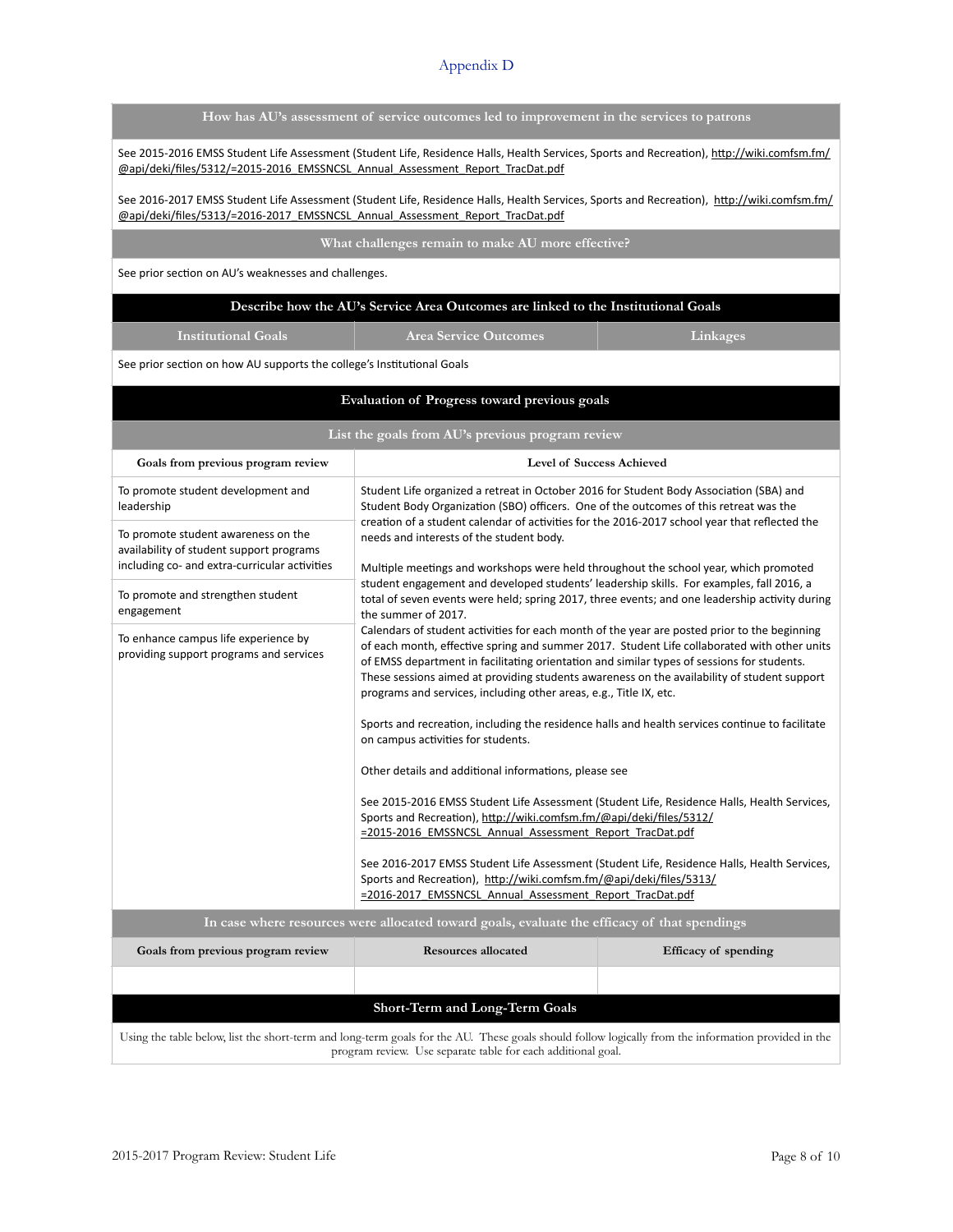| <b>Short-Term Goals</b>                                                                    |                                                             |                                                                                                                                                                                                                                                                                                                                                                                                                                                                                                                                                                                                     |  |  |
|--------------------------------------------------------------------------------------------|-------------------------------------------------------------|-----------------------------------------------------------------------------------------------------------------------------------------------------------------------------------------------------------------------------------------------------------------------------------------------------------------------------------------------------------------------------------------------------------------------------------------------------------------------------------------------------------------------------------------------------------------------------------------------------|--|--|
| <b>Identify Goal</b>                                                                       |                                                             | Promote student engagement and involvement                                                                                                                                                                                                                                                                                                                                                                                                                                                                                                                                                          |  |  |
| Describe the plan to achieve the goal (i.e.,<br>action plan)                               |                                                             | Continue implement programs and services (workshops, training sessions, forum<br>1.<br>lectures, etc.) that promote learning and growth for students, helping them to succeed<br>academically and socially.<br>2. Actively engage students in co- and extra-curricular, sports and recreational, health and<br>wellness activities that promote learning, student leadership and development, and<br>health and wellness.<br>3. Increase the number of and membership in registered student organizations, college-<br>wide.<br>4. Continue to or enhance collaboration with instructional affairs. |  |  |
| What measurable outcome is anticipated<br>for this goal?                                   |                                                             | Students will be able to develop or realize growth in personal and social responsibility                                                                                                                                                                                                                                                                                                                                                                                                                                                                                                            |  |  |
| What specific aspects of this goal can be<br>accomplished without additional<br>resources? |                                                             | None, outside of already allocated funds for students, health, and recreational activities.                                                                                                                                                                                                                                                                                                                                                                                                                                                                                                         |  |  |
| Long-Term Goals                                                                            |                                                             |                                                                                                                                                                                                                                                                                                                                                                                                                                                                                                                                                                                                     |  |  |
| <b>Identify Goal</b>                                                                       |                                                             | Develop or build human resources to support student success                                                                                                                                                                                                                                                                                                                                                                                                                                                                                                                                         |  |  |
| Describe the plan to achieve the goal (i.e.,<br>action plan)                               |                                                             | 1. In collaboration with other units within the EMSS department, design, develop and<br>implement professional development or training opportunities for EMSS Student Life<br>staff, and staff from other units related to student engagement and development.<br>Establish a comprehensive professional development program for SL staff to enhance<br>2.<br>skills through continuing education, mentoring, in-house training, cross-training, and<br>opportunities for feedback.<br>3. Hire an assistant director for student life.                                                              |  |  |
| What measurable outcome is anticipated<br>for this goal?                                   |                                                             | Staff upward mobility and professional development through professional development<br>initiatives                                                                                                                                                                                                                                                                                                                                                                                                                                                                                                  |  |  |
| What specific aspects of this goal can be<br>accomplished without additional<br>resources? |                                                             | Staff development fund for EMSS Student Life, and salary and benefits for the director of<br>student life.                                                                                                                                                                                                                                                                                                                                                                                                                                                                                          |  |  |
| <b>Request for Resources</b>                                                               |                                                             |                                                                                                                                                                                                                                                                                                                                                                                                                                                                                                                                                                                                     |  |  |
| Long-Term Goal (Five-Year Cycle) 1                                                         |                                                             |                                                                                                                                                                                                                                                                                                                                                                                                                                                                                                                                                                                                     |  |  |
| Goal number and goal<br>description                                                        | Develop or build human resources to support student success |                                                                                                                                                                                                                                                                                                                                                                                                                                                                                                                                                                                                     |  |  |
| Type of Resources                                                                          | Requested Dollar Amount<br>Potential Funding Source         |                                                                                                                                                                                                                                                                                                                                                                                                                                                                                                                                                                                                     |  |  |
| <b>Staff Development</b>                                                                   | \$15,000.00<br>Additional line item to next FY budget       |                                                                                                                                                                                                                                                                                                                                                                                                                                                                                                                                                                                                     |  |  |
| Assistant Director of Student Life                                                         |                                                             | \$17,643-\$19,880 excluding benefits<br>Additional FY budget: Salary                                                                                                                                                                                                                                                                                                                                                                                                                                                                                                                                |  |  |
|                                                                                            |                                                             |                                                                                                                                                                                                                                                                                                                                                                                                                                                                                                                                                                                                     |  |  |